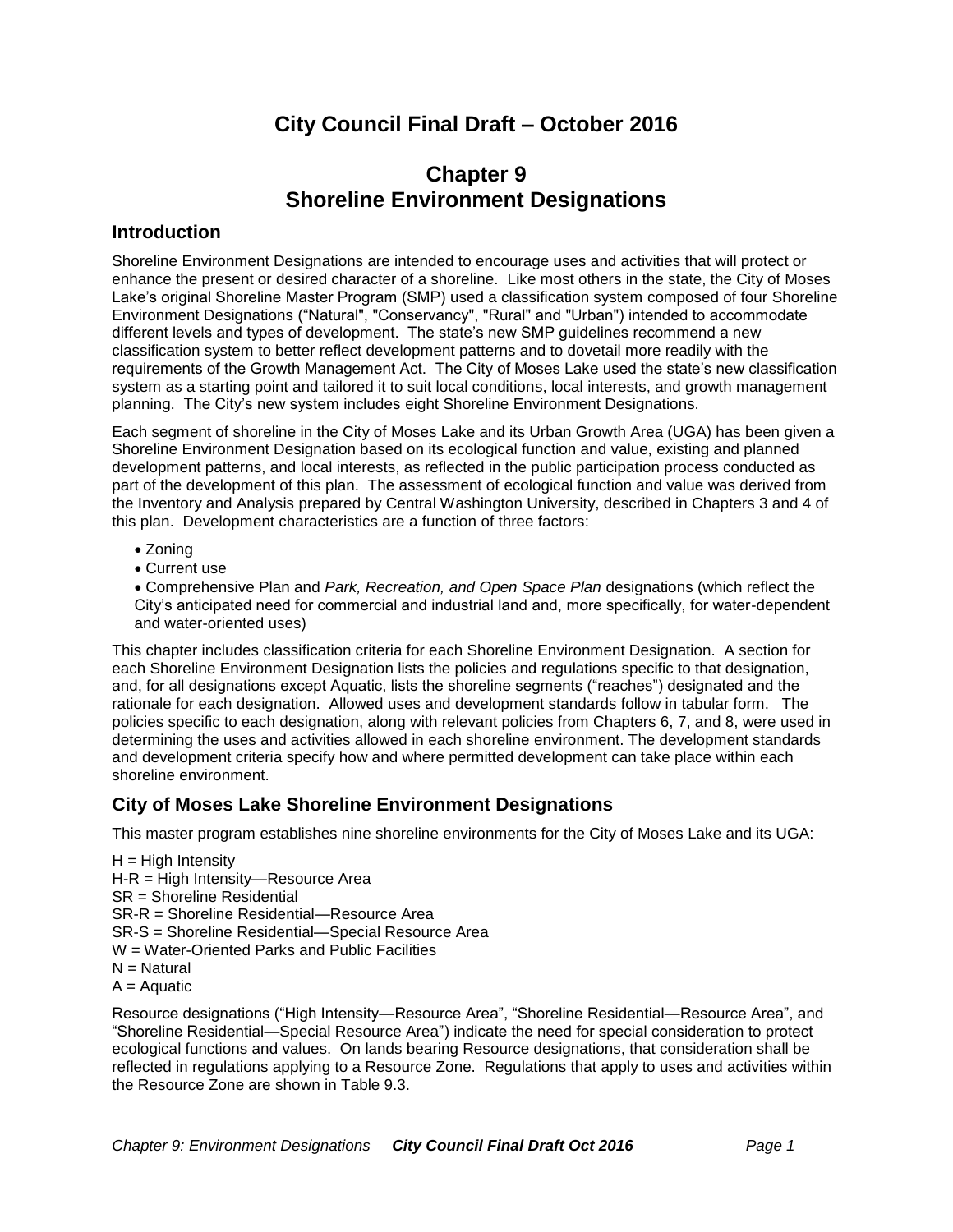The table below describes the designation criteria for each of the nine shoreline environments. Policies for each shoreline environment follow.

| <b>Environment</b><br>designation                     | <b>Classification criteria</b>                                                                                                                                                                                                                                                                                                                                                                                                                                                                                                                                       | <b>Comments</b>                                                                                                                                                                                               |
|-------------------------------------------------------|----------------------------------------------------------------------------------------------------------------------------------------------------------------------------------------------------------------------------------------------------------------------------------------------------------------------------------------------------------------------------------------------------------------------------------------------------------------------------------------------------------------------------------------------------------------------|---------------------------------------------------------------------------------------------------------------------------------------------------------------------------------------------------------------|
| High-Intensity                                        | Ecological functions on lands to be designated<br>"High Intensity" are impaired to a degree that<br>renders them suitable for water-oriented uses; they<br>currently support or are planned for high-intensity<br>uses.                                                                                                                                                                                                                                                                                                                                              | Although they are among the<br>most heavily impaired shoreline<br>lands in Moses Lake, High<br>Intensity lands retain resource<br>value and present opportunities<br>for protection and restoration           |
| High-Intensity-<br>Resource                           | Lands to be designated "High Intensity -Resource"<br>demonstrate impairments to ecological function.<br>They retain important ecological functions and have<br>the potential for development that is compatible<br>with ecological protection and restoration. They<br>currently support or are planned for high-intensity<br>uses.                                                                                                                                                                                                                                  |                                                                                                                                                                                                               |
| Shoreline<br>Residential                              | Ecological functions on lands to be designated<br>"Shoreline Residential" are impaired to a degree<br>that renders them suitable for water-oriented uses;<br>they currently support or are planned for shoreline<br>residential uses. These areas have more than half<br>of the shoreline previously hardened with<br>bulkheads, have many existing docks, have few<br>undeveloped parcels, do not have wetlands, and<br>have little to no existing emergent vegetation.                                                                                             | Although they are among the<br>most heavily impaired shoreline<br>lands in Moses Lake, Shoreline<br>Residential lands retain<br>resource value and present<br>opportunities for protection and<br>restoration |
| Shoreline<br>Residential-<br>Resource                 | Lands to be designated "Shoreline Residential-<br>Resource" demonstrate impairments to ecological<br>function. They retain important ecological functions<br>and have the potential for development that is<br>compatible with ecological protection and<br>restoration. They currently support or are planned<br>for shoreline residential uses.                                                                                                                                                                                                                    |                                                                                                                                                                                                               |
| Shoreline<br>Residential-<br>Special<br>Resource      | Lands to be designated "Shoreline Residential-<br>Special Resource" demonstrate impairments to<br>ecological function; they also retain important<br>ecological functions and have high potential for<br>ecological protection and restoration because they<br>include relatively large tracts that have not been<br>subdivided or include large wetland areas. They<br>currently support or are planned for shoreline<br>residential uses and are either relatively intact or, if<br>impaired, have not been subdivided and retain<br>extensive natural vegetation. |                                                                                                                                                                                                               |
| Water-Oriented<br>Parks & Public<br><b>Facilities</b> | Lands to be designated "Water-Oriented Parks &<br>Public Facilities" demonstrate impairments to<br>ecological function. They retain important<br>ecological functions and have the potential for<br>development that is compatible with ecological<br>protection and restoration. Because many of the<br>sites are owned and managed by the City, the<br>potential for combining restoration with water-                                                                                                                                                             |                                                                                                                                                                                                               |

# **TABLE 9.1 SHORELINE ENVIRONMENT CLASSIFICATION CRITERIA**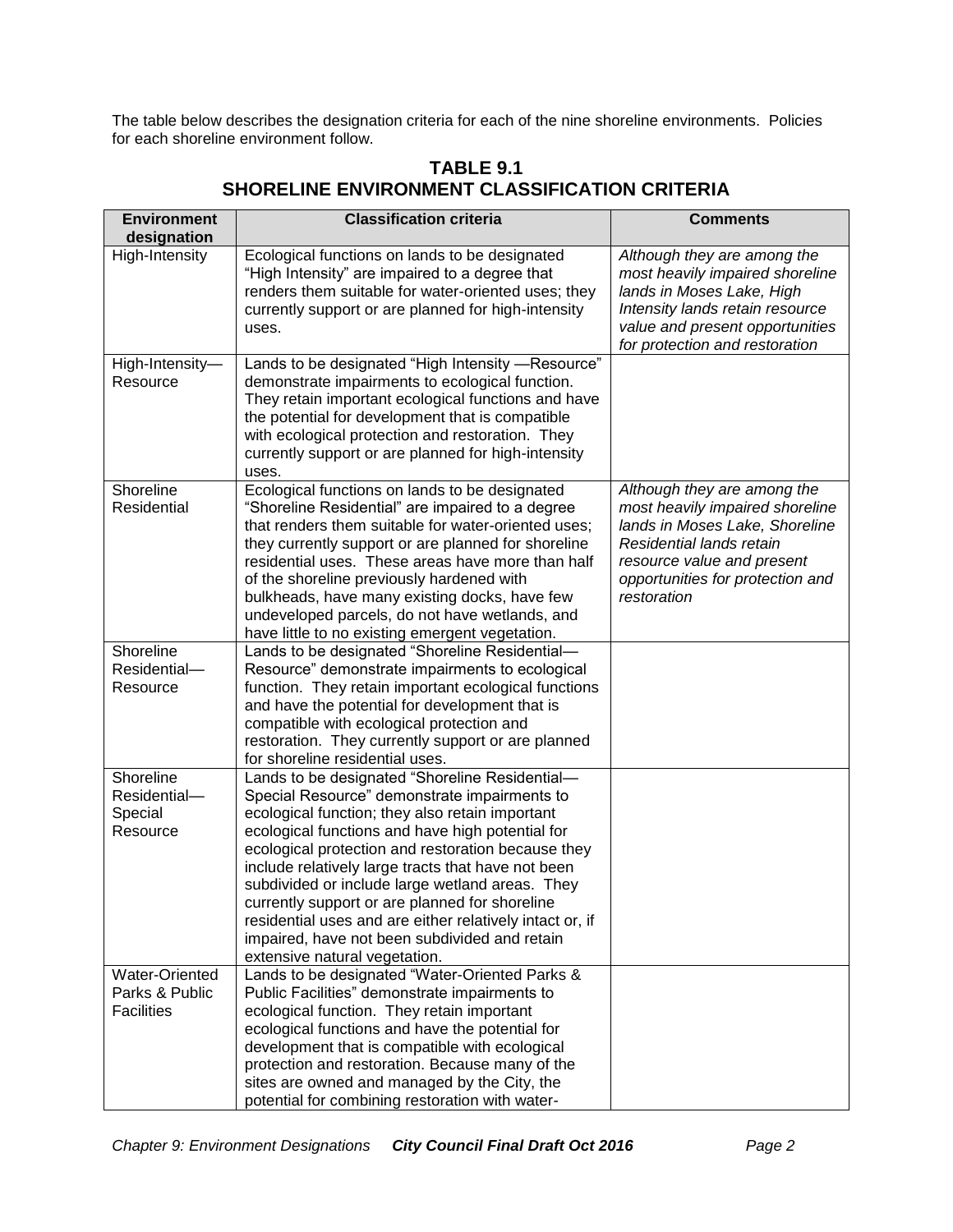| <b>Environment</b><br>designation | <b>Classification criteria</b>                                                                                                                                                                                                                                                                                                                                            | <b>Comments</b> |
|-----------------------------------|---------------------------------------------------------------------------------------------------------------------------------------------------------------------------------------------------------------------------------------------------------------------------------------------------------------------------------------------------------------------------|-----------------|
|                                   | oriented uses is high.                                                                                                                                                                                                                                                                                                                                                    |                 |
| Natural                           | Lands to be designated "Natural" have been found<br>to be relatively intact as regards ecological function.<br>They perform important, irreplaceable functions that<br>would be damaged by human activity and could not<br>support new development or uses without<br>significant adverse impacts to ecological functions.<br>All islands are to be designated "Natural". |                 |
| Aquatic                           | Lands designated "Aquatic" are those waterward of<br>the OHWM, including lakebed aquifer recharge<br>areas.                                                                                                                                                                                                                                                               |                 |

All areas within shoreline jurisdiction that are not mapped and/or designated are automatically assigned a "Shoreline Residential—Special Resource" designation until the shoreline can be redesignated through a master program amendment.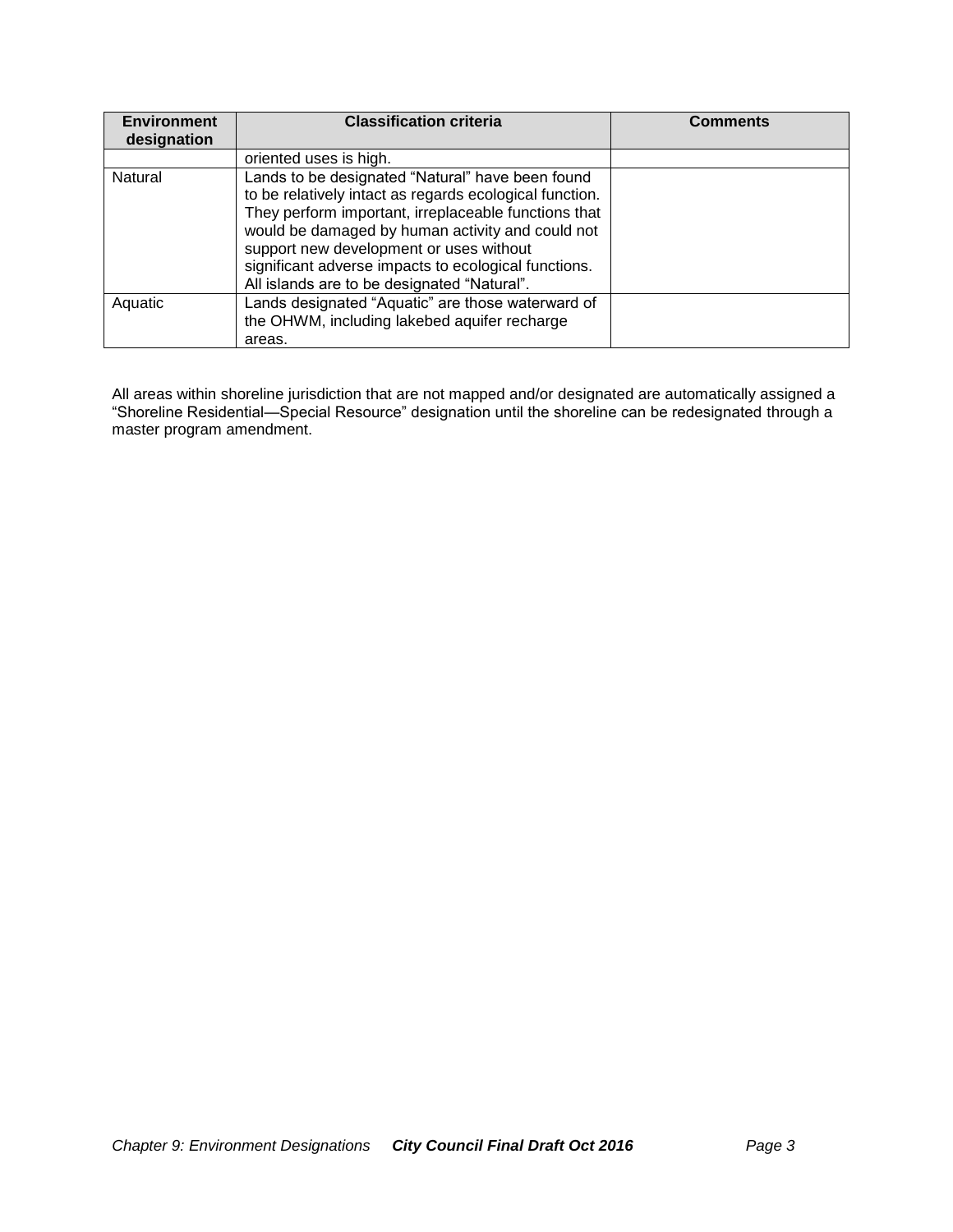# **High Intensity (H) Environment**

## **Policies**

- 1. Because shorelines are a finite resource and because high-intensity uses tend to preclude other shoreline uses, emphasis should be given to directing new development into areas that are already developed and are consistent with this master program and the City's Comprehensive Plan, and to uses requiring a shoreline location. Full utilization of existing high-intensity areas should be encouraged before further expansion is allowed. Redevelopment of under-used areas should be encouraged.
- 2. Priority should be given to water-dependent, water-related, and water-enjoyment uses over other uses. Uses that derive no benefit from a water location should be discouraged.
- 3. Visual and physical public access should be encouraged without violating private property rights.
- 4. Planning for the acquisition of land for permanent public access to the water in the High Intensity Environment should be encouraged and implemented.
- 5. In order to make maximum use of the available shoreline resources and to accommodate future water-oriented uses, the redevelopment and renewal of substandard, degraded, or obsolete urban shoreline areas should be encouraged.

## **Reaches Designated "H"**

Most of the reaches designated "H" either support high-intensity uses (in the case of reach 1B) or are planned for such uses. They are zoned Light Industrial (LI), General Commercial & Business (C-2), and Central Business District (C-1); and bear *Comprehensive Plan* designations of Central Business District (CBD) or General Commercial (GC). The remaining reaches are highway segments, streets, or railroad right-of-way, and are not designated in the *Comprehensive Plan*.

| Reach | <b>Rationale</b>                     | Zoning       | <b>Comp Plan Designation</b> |
|-------|--------------------------------------|--------------|------------------------------|
|       |                                      |              |                              |
| 1B    | Gravel mining                        | UR-2, UPF    | <b>LDR</b>                   |
| 9A    | Highway                              | unzoned      | Undesignated                 |
| 9C    | Railroad                             | unzoned      | Undesignated                 |
| 9D    | Highway                              | unzoned      | Undesignated                 |
| 12A   | Highway                              | unzoned      | Undesignated                 |
| 12B   | Railroad                             | unzoned      | Undesignated                 |
| 12D   | Street/bridge                        | unzoned      | Undesignated                 |
| 13B   | Developed downtown commercial use    | C-1, C-2, LI | CBD, GC                      |
| 15B   | Developed commercial use             | $C-2$        | GC                           |
| 16A   | Highway and commercial use (lodging) | $C-2$        | GC                           |
| 18B   | Highway                              | unzoned      | Undesignated                 |
| 20A   | Railroad                             | unzoned      | Undesignated                 |
| 22B   | Railroad                             | unzoned      | Undesignated                 |
| 22G   | Highway                              | unzoned      | Undesignated                 |
| 26C   | Highway                              | unzoned      | Undesignated                 |

# **High Intensity—Resource Area (H-R) Environment**

#### **Policies**

- 1. All of the policies listed above for High Intensity shoreline environments also apply in High Intensity—Resource environments.
- 2. As noted in the general regulations in Chapter 6, enhancement of ecological functions should be required for uses and activities in the High Intensity—Resource environment.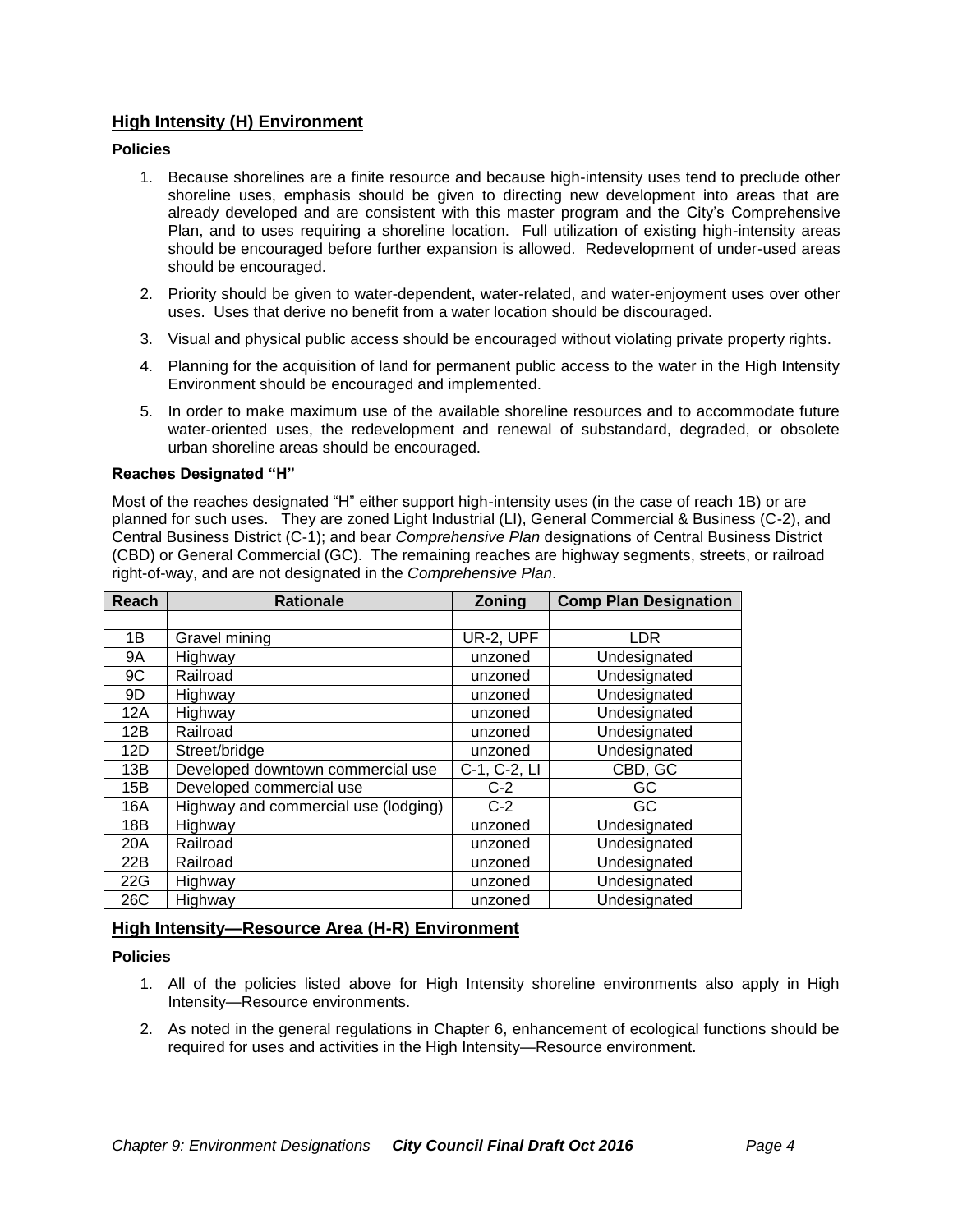# **Reaches Designated "H-R"**

The reaches designated "H-R" support and are planned for various commercial and high-density residential uses. They are zoned General Commercial & Business (C-2), and Multi-Family Residential (R-3); and bear *Comprehensive Plan* designations of Central Business District (CBD), General Commercial (GC), and High-Density Residential (HDR).

| <b>Reach</b> | <b>Rationale</b>                                   | <b>Zoning</b> | <b>Comp Plan</b><br><b>Designation</b> |
|--------------|----------------------------------------------------|---------------|----------------------------------------|
| 9B           | Commercial and residential use; wetlands           | $C-2$         | GC                                     |
|              |                                                    |               |                                        |
| 12C          | Developed commercial use; wetlands                 | R-3, C-2,     | HDR, GC, CBD                           |
| 26C          | Commercial use (water-oriented, lodging); emergent | $C-2$         | GC                                     |
|              | vegetation                                         |               |                                        |

## **Shoreline Residential (SR) Environment**

#### **Policies**

- 1. Opportunities for public access to shorelines and water bodies should be encouraged for all developments, including subdivisions, short subdivisions, planned unit developments, commercial uses, public services, and recreational uses, provided any adverse impacts can be mitigated.
- 2. Public and private recreational facilities and uses that are compatible with residential uses should be encouraged, provided that no net loss of shoreline ecological resources will result.

### **Reaches Designated "SR"**

The reaches designated "SR" support and are planned for residential uses of various densities. They are zoned for Single-Family Residential (R-1), Single & Two-Family Residential (R-2), and Multi-Family Residential (R-3) use; and bear *Comprehensive Plan* designations of Low-Density Residential (LDR), Medium-Density Residential (MDR), and High-Density Residential (HDR).

| Reach | <b>Rationale</b>                                        | <b>Zoning</b> | <b>Comp Plan</b>   |
|-------|---------------------------------------------------------|---------------|--------------------|
|       |                                                         |               | <b>Designation</b> |
| 8A    | Residential use with extensive docks and bulkheads      | $R-1$         | <b>LDR</b>         |
| 15A   | Residential with extensive bulkheads                    | $R-3$         | <b>HDR</b>         |
| 15C   | Residential with extensive docks and bulkheads; minimal | $R - 3$       | <b>HDR</b>         |
|       | riparian tree cover and emergent vegetation             |               |                    |
| 19A   | Residential use with extensive docks and bulkheads      | $R-1, R-$     | MDR, LDR           |
|       |                                                         | 2             |                    |
| 28    | Residential uses with extensive docks and bulkheads     | $R-1$         | LDR                |

# **Shoreline Residential—Resource Area (SR-R) Environment**

#### **Policies**

- 1. All of the policies listed above for Shoreline Residential shoreline environments also apply in Shoreline Residential—Resource environments.
- 2. As noted in the general regulations in Chapter 6, maintenance of ecological functions should be required for uses and activities in the Shoreline Residential—Resource environment.

#### **Reaches Designated "SR-R"**

Most of the reaches designated "SR-R" support and are planned for residential uses of various densities. Those in the City's Urban Growth Area (UGA) are zoned Urban Residential 2 (UR-2), Urban Residential 3 (UR-3), and Urban Residential (UR-4); those within the City are zoned Single-Family Residential (R-1), Single & Two-Family Residential (R-2), and Multi-Family Residential (R-3). Both within the City and in the City's UGA, those reaches bear *Comprehensive Plan* designations of Low-Density Residential (LDR), Medium-Density Residential (MDR), and High-Density Residential (HDR).

Two reaches, 1A and 4C, include land zoned for Light Industrial (ULI) or Urban Commercial 1 (UC-1) use, but designated for Low-Density Residential (LDR) development in the *Comprehensive Plan.* Similarly,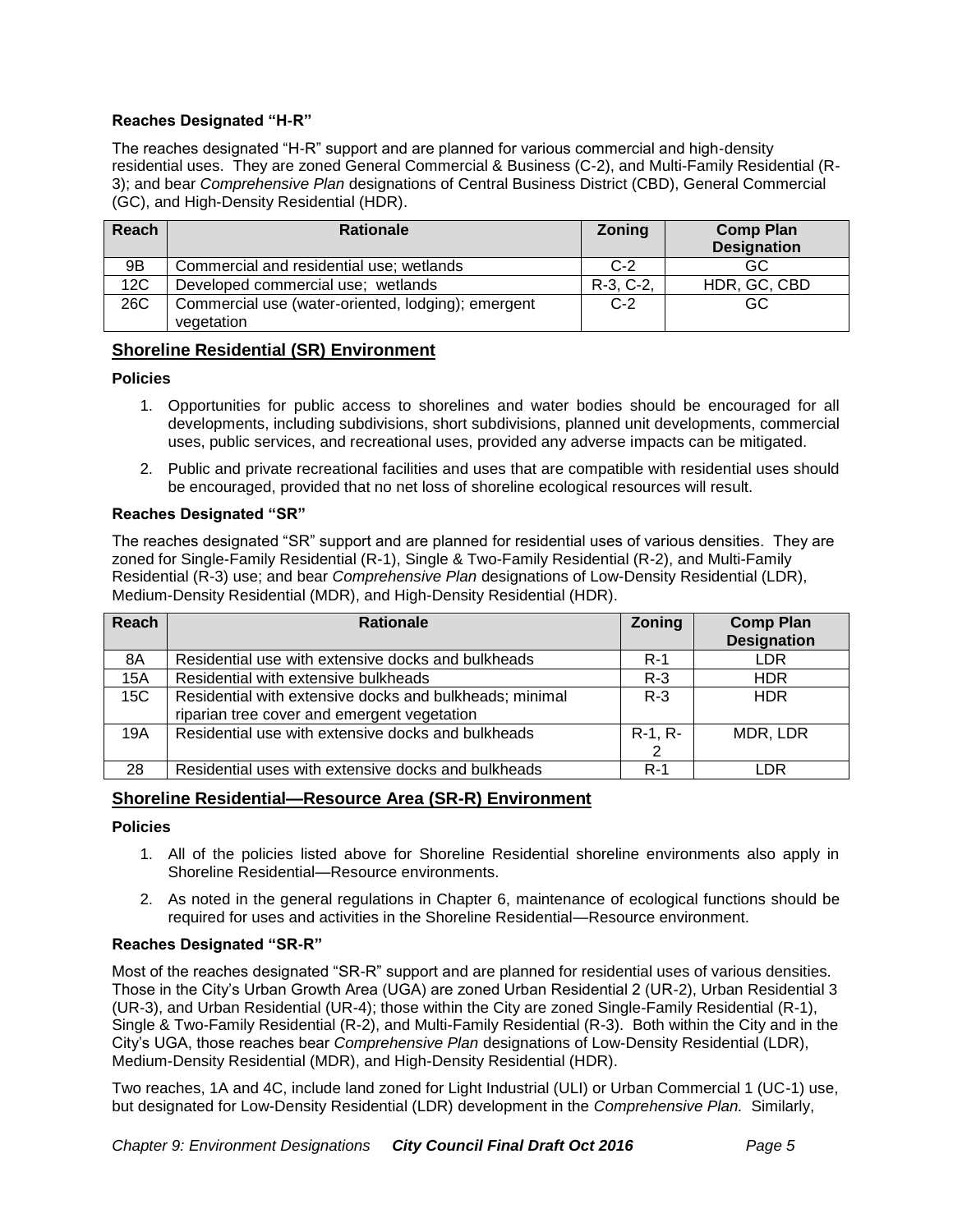Reach 14B is land zoned for a combination of Multi-Family Residential (R-3) and Light Industrial (LI) use and designated for High-Density Residential (HDR) development in the *Comprehensive Plan.* Three reaches include land zoned and/or designated for commercial use. In all three cases, the SR-R shoreline environment designation appears appropriate due to the nature of the surrounding development.

| <b>Reach</b>      | <b>Rationale</b>                                                                           | <b>Zoning</b>            | <b>Comp Plan</b><br><b>Designation</b> |
|-------------------|--------------------------------------------------------------------------------------------|--------------------------|----------------------------------------|
| 1A                | Zoned residential; riparian tree cover, steep slopes,<br>largely unplatted and undeveloped | ULI                      | <b>LDR</b>                             |
| 1 <sup>C</sup>    | Zoned residential; riparian tree cover, steep slopes                                       | $UR-3$                   | <b>LDR</b>                             |
| 2A                | Residential use; riparian tree cover                                                       | $UR-3$                   | <b>LDR</b>                             |
| 2C                | Residential use; docks; riparian tree cover; emergent                                      | <b>UR-3</b>              | <b>LDR</b>                             |
|                   | vegetation                                                                                 |                          |                                        |
| 3A                | Residential use; priority habitat                                                          | $UR-3$                   | LDR                                    |
| 3C                | Residential use; docks; priority habitat; emergent<br>vegetation; riparian tree cover      | <b>UR-3</b>              | <b>LDR</b>                             |
| 4A                | Residential use; docks; emergent vegetation; riparian<br>tree cover                        | $UR-3$                   | <b>LDR</b>                             |
| 4B                | Planned for residential use, emergent vegetation                                           |                          |                                        |
| 4C                | Residential use; docks; emergent vegetation                                                | <b>UR-3, UC-1</b>        | <b>LDR</b>                             |
| 5A                | Residential use; priority habitat                                                          | $UC-1$                   | $\overline{GC}$                        |
| 5C                | Residential use; wetland and priority habitat                                              | $UR-4$                   | MDR, GC                                |
| 5E                | Residential use                                                                            | $UR-4$                   | <b>MDR</b>                             |
| 6A                | Residential use; priority habitat; riparian tree cover;                                    | $UR-3$                   | MDR, LDR                               |
|                   | emergent vegetation                                                                        |                          |                                        |
| 7                 | Residential use with docks; emergent vegetation                                            | $R-1$                    | LDR                                    |
| 8B                | Residential use with docks and bulkheads; riparian tree<br>cover                           | $R-1$                    | <b>LDR</b>                             |
| 14B               | Platted for residential use; emergent vegetation                                           | $R-3$ , LI               | HDR, Industrial                        |
| 16B               | Residential use with docks and bulkheads; emergent<br>vegetation                           | $R-1$                    | <b>LDR</b>                             |
| 17B               | Residential and agriculture use; unplatted; emergent<br>vegetation                         | $R-1$                    | <b>LDR</b>                             |
| 18A               | Residential use; emergent vegetation                                                       | $R-1, R-3$               | LDR, HDR                               |
| 19B               | Residential use; wetlands and emergent vegetation                                          | $R-1, R-3$               | LDR, HDR                               |
| 20B               | Primarily residential use; priority habitats                                               | R-2, R-3, P              | HDR, MDR, PF                           |
| $\overline{21}$ C | Owned by HOA, used for access to adjacent residences;<br>priority habitats                 | $R-1$                    | <b>LDR</b>                             |
| 21D               | Residential use; priority habitats                                                         | $R-1$                    | LDR                                    |
| 22A               | Residential use; priority habitats                                                         | $R-1$                    | <b>LDR</b>                             |
| 23                | Residential use; priority habitats                                                         | $\overline{\text{UR-2}}$ | <b>LDR</b>                             |
| 24B               | Residential use; priority habitats                                                         | $UR-2$                   | <b>LDR</b>                             |
| 26A               | Residential uses; riparian tree cover; emergent                                            | $R-1, R-2, R-3,$         | LDR, MDR, HDR,                         |
|                   | vegetation; priority habitats                                                              | $C-2$                    | GC                                     |
| 29                | Primarily residential use; riparian tree cover                                             | R-1, UR-2                | <b>LDR</b>                             |
| $\overline{30}$   | Residential uses; riparian tree cover; wetlands;                                           | $UR-2$                   | <b>LDR</b>                             |
|                   | emergent vegetation; priority habitats                                                     |                          |                                        |
| 31                | Planned for residential use; riparian tree cover                                           | <b>UR-2</b>              | LDR                                    |
| 32                | Planned for residential use; riparian tree cover                                           | $UR-2$                   | <b>LDR</b>                             |

# **Shoreline Residential—Special Resource Area (SR-S) Environment**

#### **Policies**

1. All of the policies listed above for Shoreline Residential shoreline environments also apply in Shoreline Residential—Special Resource environments.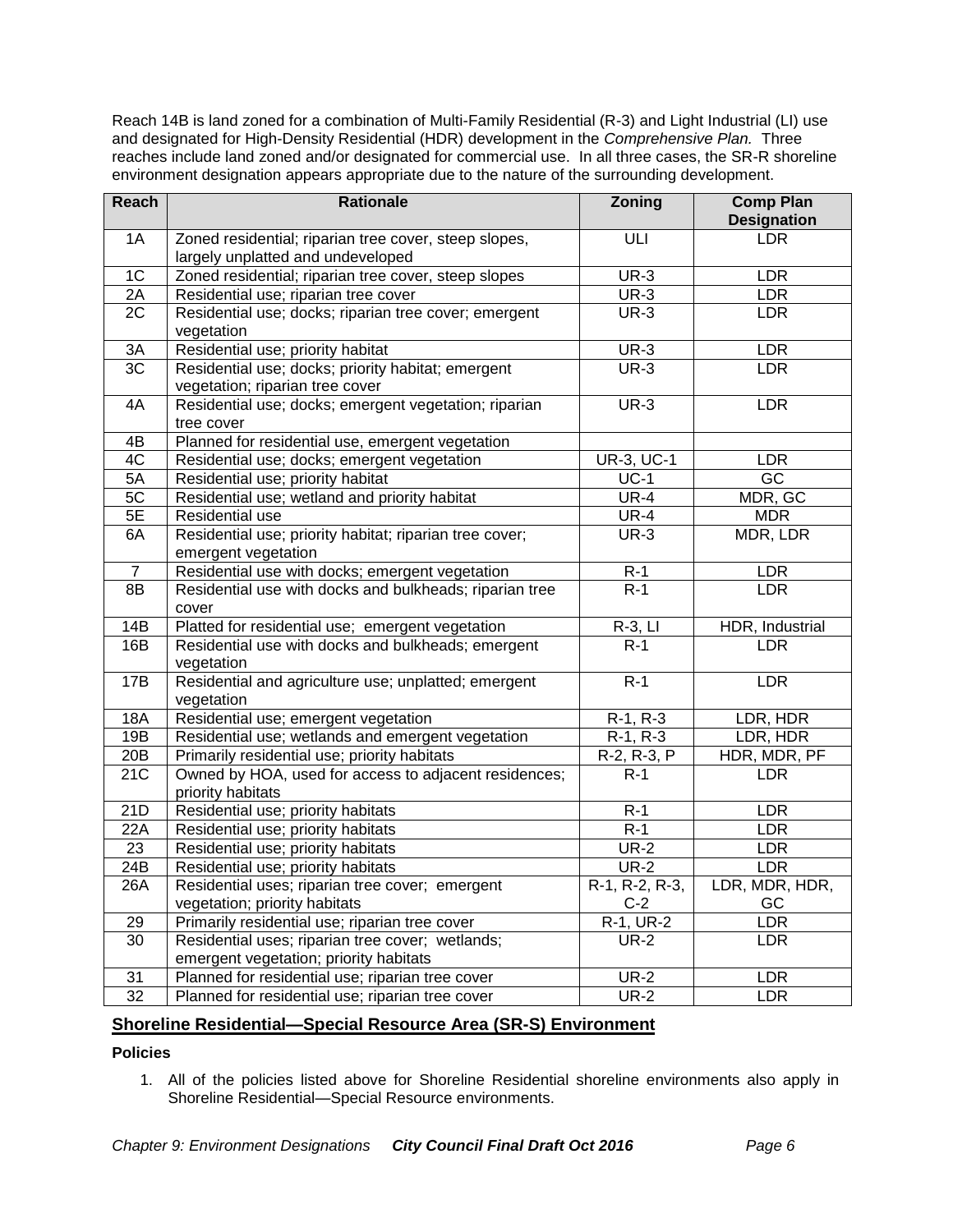- 2. A conditional use permit should be required for any use or activity requiring a shoreline substantial development permit.
- 3. The following uses should not be allowed in Shoreline Residential—Special Resource environments: commercial activities, industrial activities, mining, agriculture, golf courses, nonwater-oriented recreation, and roads and parking areas that can be located elsewhere.
- 4. As noted in the general regulations in Chapter 6, maintenance of ecological functions should be required for uses and activities in the Shoreline Residential—Special Resource environment.

# **Reaches Designated "SR-S"**

The reaches designated "SR-S" include either relatively large tracts that have not been subdivided or large wetland areas, and are planned for residential uses of various densities. They are zoned for Single-Family Residential (R-1) and Multi-Family Residential (R-3) use (within the City) or Residential 2 (UR-2), Urban Residential 3 (UR-3), and Urban Residential (UR-4) use (in the City's UGA); and bear *Comprehensive Plan* designations of Low-Density Residential (LDR), Medium-Density Residential (MDR), and High-Density Residential (HDR).

| Reach | <b>Rationale</b>                                       | Zoning      | <b>Comp Plan</b><br><b>Designation</b> |
|-------|--------------------------------------------------------|-------------|----------------------------------------|
| 5B    | Partially undeveloped; wetland and priority habitat    | UR-2, R-2   | <b>MDR</b>                             |
| 5D    | Undeveloped and unplatted; priority habitat, wetlands  | <b>UR-4</b> | <b>MDR</b>                             |
| 21B   | Relatively undeveloped; wetlands; priority habitats    | $R-1, R-3$  | HDR, LDR                               |
| 10    | Undeveloped and unplatted; priority habitat, wetlands  | $C-2$       | GC                                     |
| 21B   | Largely undeveloped; priority habitat, wetlands        | $R - 3$     | <b>HDR</b>                             |
| 22C   | Adjacent property has been platted, wetland delineated | $R-1$       | <b>LDR</b>                             |
| 24C   | Undeveloped and unplatted; priority habitat, wetlands  | <b>UR-2</b> | <b>LDR</b>                             |
| 25    | Undeveloped dunes; emergent vegetation; wetlands;      | $UR-3$      | <b>LDR</b>                             |
|       | riparian tree cover                                    |             |                                        |

# **Water-Oriented Parks and Public Facilities (W) Environment**

# **Policies**

 $\overline{a}$ 

- 1. Preferred uses in the Water-Oriented Parks and Public Facilities environment are those that support visual and physical access to the water and shoreline while preserving, to the extent practical, the physical and biological resources of the area.
- 2. Water-oriented uses should be given priority over non-water-oriented uses.
- 3. Recreational activities that will not be detrimental to the shoreline character, scenic quality, or natural systems should be encouraged.
- 4. Agricultural, commercial, industrial, mining, and residential uses should be prohibited.
- 5. As noted in the general regulations in Chapter 6, maintenance of ecological functions should be required for uses and activities in the Water-Oriented Parks and Public Facilities environment.

# **Reaches Designated "W"**

Most of the reaches designated "W" are public parks; all are either zoned for Public use (P) or located in residential neighborhoods. The Comprehensive Plan designations vary. Most are designated as Public Facilities (PF) or Parks/Open Space (P/OS). Two are designated for Low-Density Residential use (LDR). In all cases, the public use is appropriate to its surroundings and reflects the value the community places on public parks, recreation, and open space.

 $<sup>1</sup>$  5B has since been platted into residential lots, and the wetland portion protected. See Willowcrest Major Plat.</sup> South of Scott Road is now inside city limits.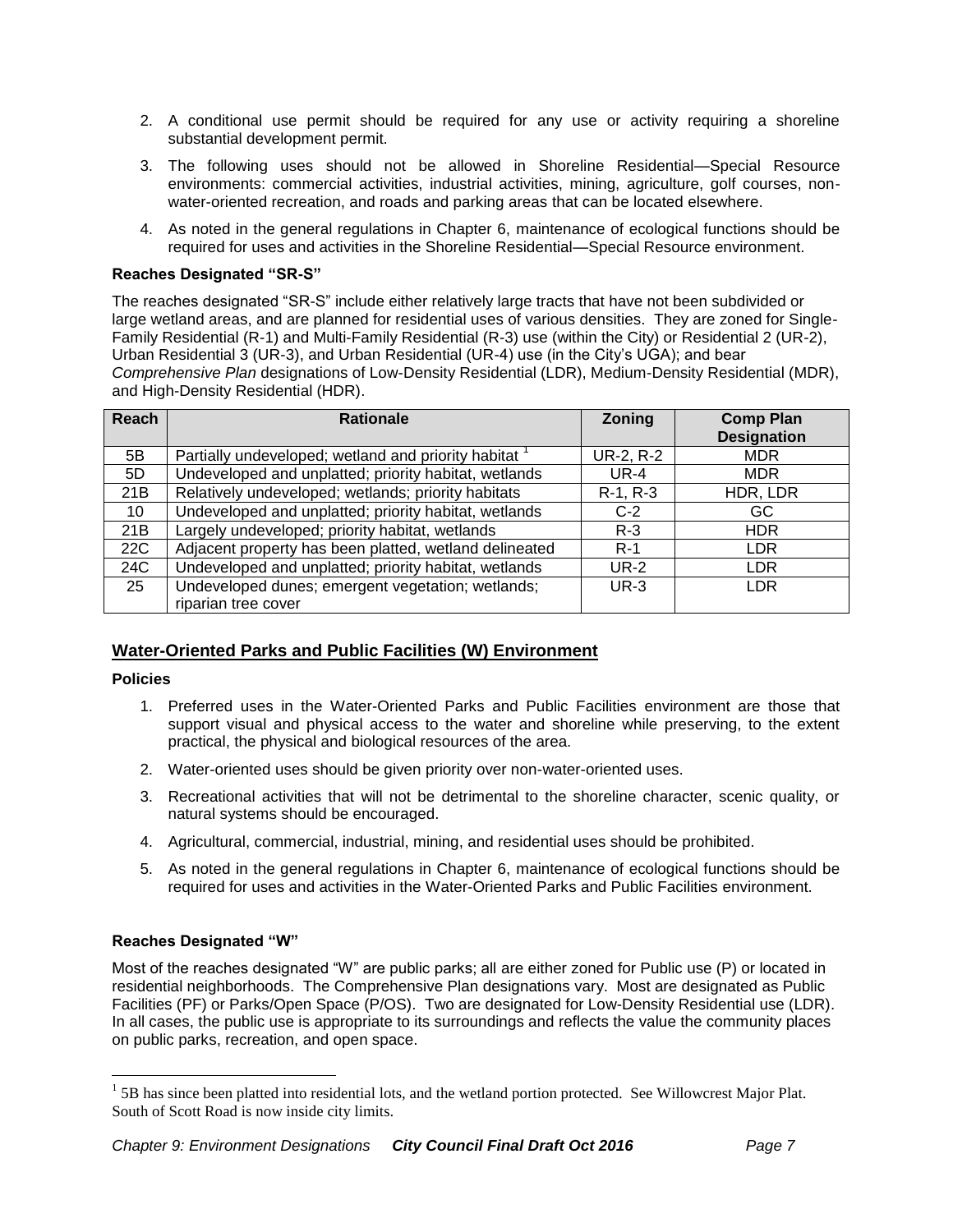| Reach | <b>Rationale</b>                                                           | Zoning      | <b>Comp Plan</b><br><b>Designation</b> |
|-------|----------------------------------------------------------------------------|-------------|----------------------------------------|
| 2B    | Park                                                                       | $UR-3$      | LDR                                    |
| 6B    | Public park (Cascade Park)                                                 | P           | P/OS                                   |
| 13A   | Public park (Neppel Landing)                                               | P           | PF                                     |
| 15B   | Public park (Marina Park)                                                  | $R-3$       | P/OS                                   |
| 17A   | Public park (Lower Peninsula Park & boat launch)                           | P           | P/OS                                   |
| 20C   | Public park (McCosh Park)                                                  | P           | P/OS                                   |
| 22E   | Public park (Montlake Park)                                                | P           | P/OS                                   |
| 24A   | Park (Pelican Point)                                                       | <b>UR-2</b> | LDR.                                   |
| 27    | Public park (Blue Heron Park); riparian tree cover; emergent<br>vegetation | $P, R-1$    | P/OS                                   |

# **Natural (N) Environment**

## **Policies**

- 1. Physical alterations, including shoreline modifications should only be considered when they serve to protect or enhance a significant, unique, or highly valued feature that might otherwise be degraded or destroyed.
- 2. Limited access should be permitted for scientific, historical, cultural, educational, and low-intensity recreational purposes, provided that any significant adverse impact on the area will be mitigated.
- 3. A conditional use permit should be required for any use or activity.
- 4. The following uses should not be allowed in Natural environments: residential uses, commercial activities, industrial activities, mining, agriculture, non-water-oriented recreation, golf courses, utility corridors and roads and parking areas that can be located elsewhere.
- 5. Pre-existing uses, such as the railroad, that are not compatible with the environment designation, should be converted to a more compatible use, such as a public trail.

#### **Critical Areas**

All uses and activities in shoreline environments designated "Natural" must be consistent with all applicable Critical Areas policies in Chapter 6.

#### **Reaches Designated "N"**

The reaches designated "N" are all relatively intact as regards ecological function. Most are zoned Residential, although one is zoned Heavy Industrial (HI) and one is zoned Conservation & Reclamation. Comprehensive Plan designations include Low and High Density Residential (LDR, HDR), Parks/Open Space (P/OS), Environmentally Sensitive (ES), and Industrial. In all cases, the reaches have been designated Natural because they perform important, irreplaceable shoreline ecological functions.

| Reach | <b>Rationale</b>                                    | Zoning  | <b>Comp Plan</b><br><b>Designation</b> |
|-------|-----------------------------------------------------|---------|----------------------------------------|
| 11    | Undeveloped; unplatted; wetlands; priority habitats | HI      | Industrial                             |
| 14A   | Undeveloped; wetlands; emergent vegetation          | $R-3$   | HDR, P/OS                              |
| 21A   | Undeveloped; wetlands; priority habitats            | $R - 3$ | HDR, P/OS, ES                          |
| 22C   | Undeveloped; wetlands; emergent vegetation          | $R-1$   | LDR                                    |
| 22F   | Undeveloped; wetlands; emergent vegetation          | $R-1$   | LDR                                    |
| 22H   | Undeveloped island; wetlands; emergent vegetation;  | C-R     | ES                                     |
|       | priority habitats                                   |         |                                        |

# **Aquatic (A) Environment**

### **Policies**

1. Over-water structures should be allowed only for water-dependent uses, ecological restoration or public access. Structures that are not water-dependent should be prohibited.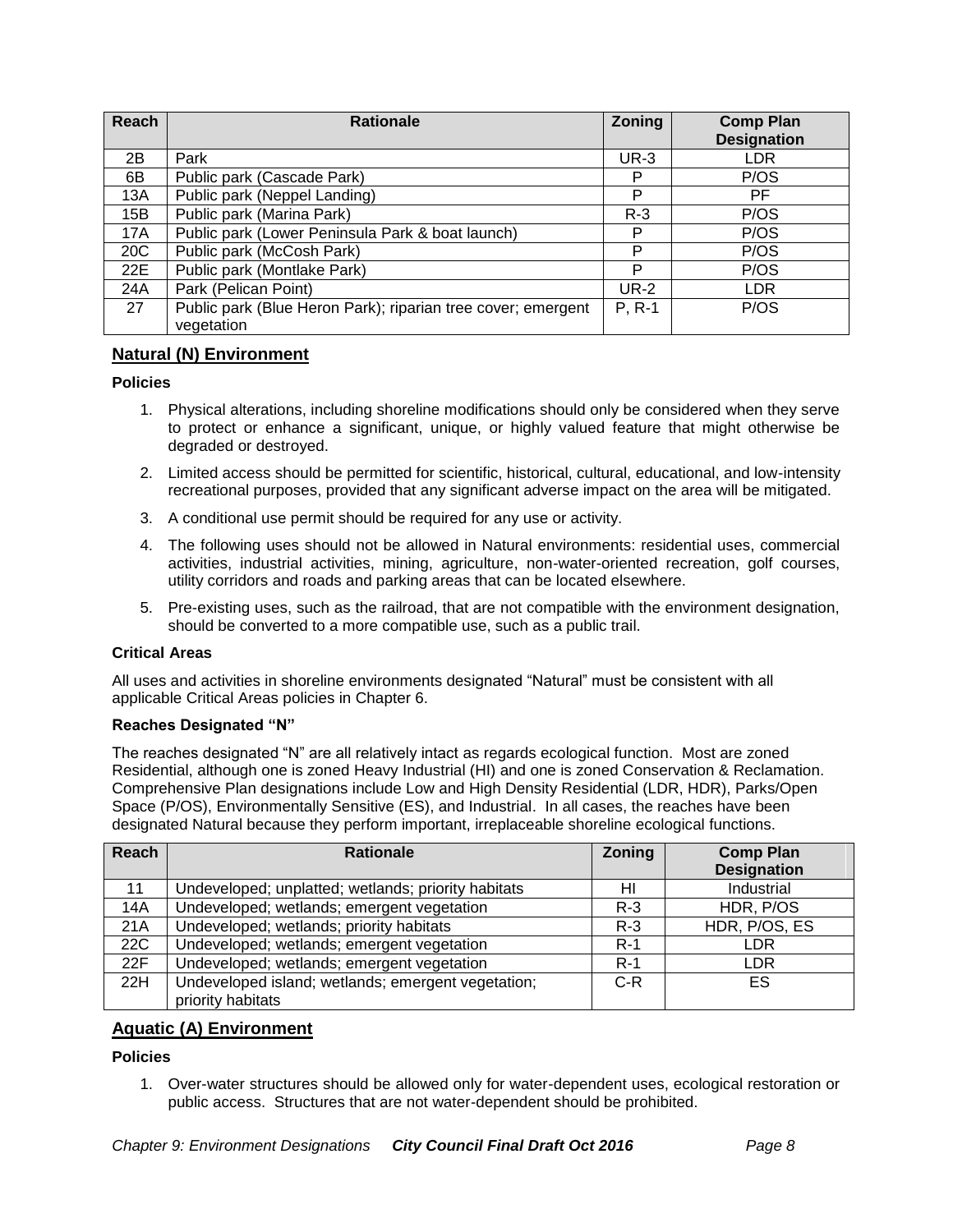- 2. Developments within the Aquatic Environment should be compatible with the adjoining upland environment.
- 3. Diverse public access opportunities to the water should be encouraged and developed and should be compatible with the existing shoreline and water uses and environment.
- 4. Aquaculture should be allowed in those areas most suitable for that use.
- 5. In appropriate areas, fishing and recreational use of the water should be protected against competing uses that would interfere with recreation.
- 6. All developments and activities using Moses Lake should be located and designed to minimize interference with surface navigation, to minimize adverse visual impacts, and to allow for the safe unobstructed passage of fish and animals, particularly those whose life cycles are dependent on such migration. Exceptions may be made for projects specifically designed to enhance or protect fish or wildlife or their habitat.
- 7. Abandoned and neglected structures that cause adverse visual impacts or are a hazard to public health, safety, or welfare should be removed or restored to a usable condition consistent with the provisions of this master program.
- 8. Activities that substantially degrade priority habitats should not be allowed. Where such activities are necessary to achieve the objectives of the Shoreline Management Act, RCW 90.58.020, their impacts should be mitigated to provide a net gain of critical ecological functions.
- 9. Shoreline modifications should be considered only when they serve to protect or enhance a significant, unique, or highly valued feature that might otherwise be degraded or destroyed.
- 10. The size of over-water structures should be limited to the minimum necessary to support the structure's intended use.
- 11. Multiple use of over-water facilities should be encouraged, to reduce the number of over-water structures required and thereby reduce the impacts of shoreline development and increase effective use of water resources.
- 12. Uses that adversely impact the ecological functions of critical freshwater habitats should not be allowed except where necessary to achieve the objectives of the Shoreline Management Act (RCW 90.58.020), and then only when their impacts are mitigated according to the mitigation sequence as necessary to assure no net loss of ecological function.

# **City of Moses Lake Shoreline Environment Designation Map**

The *Shoreline Environment Designations* map in the City of Moses Lake's Shoreline Map Portfolio shows the areas under the jurisdiction of this Master Program and the boundaries of the City's nine shoreline environment designations. It also shows shoreline areas within the City's Urban Growth Area, which have been pre-designated. It shall be the official map of Shoreline Environment Designations. Any other copies, including copies that may be distributed either as part of this Shoreline Master program or separately, shall be unofficial.

# **Shoreline Uses, Activities, and Development Standards**

Chapters 7 and 8 of this Master Program establish policies and regulations for specific shoreline uses and activities. For each of those uses and activities, the Shoreline Use and Activity Chart that follows shows whether it is allowed (with a substantial development permit required for all except exempt uses); requires a conditional use permit; or is prohibited, in each of the shoreline environments.

Following the Shoreline Use Chart is a table of Shoreline Environment Requirements, which outlines the Development Standards for different uses and activities in each Shoreline Environment.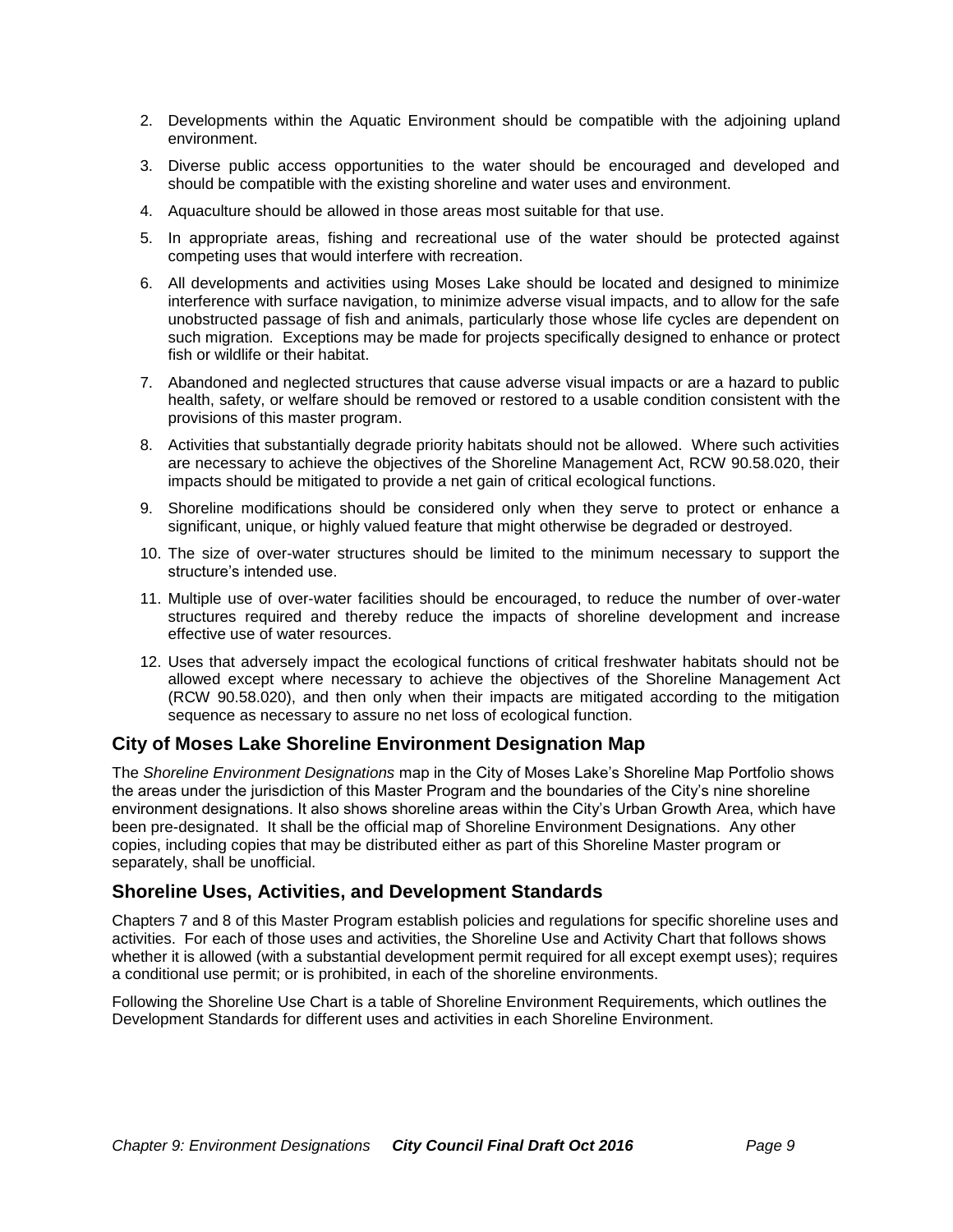# **TABLE 9.2 SHORELINE ENVIRONMENT USE & ACTIVITY CHART**

All uses and activities, including those classified as "Allowed" ("P") in the table below and including those considered exempt, must comply with all provisions of this Shoreline Master Program (SMP), including the General Regulations in Chapter 7. Uses and activities not listed in the Shoreline Environment Use and Activity Chart may be allowed, subject to approval by the Shoreline Administrator, if they comply with the standards in this section and with any special regulations that apply to similar uses.

 $A =$  Aquatic

 $\overline{a}$ 

Legend<br>H= High Intensity H-R = High Intensity—Resource Area CUP = Shoreline Conditional Use Permit required  $SR = Shoreline Residental$   $X = Prohibited use$ SR-R = Shoreline Residential—Resource Area  $S =$  Same as in adjacent environment shoreward of the OHWM<br>SR-S = Shoreline Residential—Special Resource Area  $N/A =$  Not Applicable SR-S = Shoreline Residential-Special Resource Area W = Water-Oriented Parks and Public Facilities  $N =$  Natural

 $P =$  Allowed use; Substantial Development Permit required unless use is exempt

|                                                          | н          | $H-R$      | <b>SR</b>  | SR-R       | SR-S | W          | N   | A           |
|----------------------------------------------------------|------------|------------|------------|------------|------|------------|-----|-------------|
| Agriculture (subject to regulations in Chapter 7)        | X          | X          | X          | X          | X    | X          | Χ   | <b>NA</b>   |
| Aquaculture (subject to regulations in Chapter 7)        | N/A        | N/A        | N/A        | N/A        | N/A  | N/A        | N/A | <b>CUP</b>  |
| Boating facilities (subject to regulations in Chapter 7) |            |            |            |            |      |            |     |             |
| rail-type boat launch systems                            | CUP        | <b>CUP</b> | <b>CUP</b> | <b>CUP</b> | X    | X          | Х   | S           |
| Boat houses [prohibited by WAC 173-26-211(5)(c)(ii)A]    | X          | X          | X          | X          | Χ    | X          | Χ   | Χ           |
| Boat launch ramps, community and public                  | <b>CUP</b> | <b>CUP</b> | <b>CUP</b> | <b>CUP</b> | X    | <b>CUP</b> | Χ   | S           |
| Boat launch ramps, private                               | X          | X          | Χ          | X          | Χ    | X          | Χ   | $\mathsf S$ |
| Boat lifts, private                                      | CUP        | <b>CUP</b> | P          | P          | P    | <b>CUP</b> | X   | $\mathsf S$ |
| Marinas                                                  | <b>CUP</b> | <b>CUP</b> | <b>CUP</b> | <b>CUP</b> | Χ    | <b>CUP</b> | Χ   | $\mathsf S$ |
| Floating homes, houseboats, and liveaboards              | X          | х          | х          | X          | Χ    | х          | Χ   | Χ           |
| Commercial uses (subject to regulations in Chapter 7)    |            |            |            |            |      |            |     |             |
| Water dependent                                          | P          | <b>CUP</b> | P          | <b>CUP</b> | X    | X          | X   | S           |
| Water related & water-enjoyment                          | <b>CUP</b> | <b>CUP</b> | <b>CUP</b> | <b>CUP</b> | Χ    | Χ          | Χ   | Χ           |
| Other (not water-oriented)                               | CUP        | <b>CUP</b> | <b>CUP</b> | X          | Χ    | X          | Χ   | Χ           |
| Docks <sup>2</sup>                                       |            |            |            |            |      |            |     |             |
| Joint-use community recreational docks                   | P          | P          | P          | P          | P    | P          | Χ   | S           |
| Private residential docks                                | X          | X          | P          | P          | P    | Χ          | Χ   | S           |
| Commercial docks                                         | P          | <b>CUP</b> | <b>CUP</b> | <b>CUP</b> | Χ    | X          | X   | $\mathsf S$ |
| Industrial uses                                          | X          | X          | X          | X          | Χ    | X          | Χ   | X           |

 $^2$  Docks will only be allowed in accordance with all applicable provisions of this SMP, including critical areas provisions and the specific use regulations that apply to docks.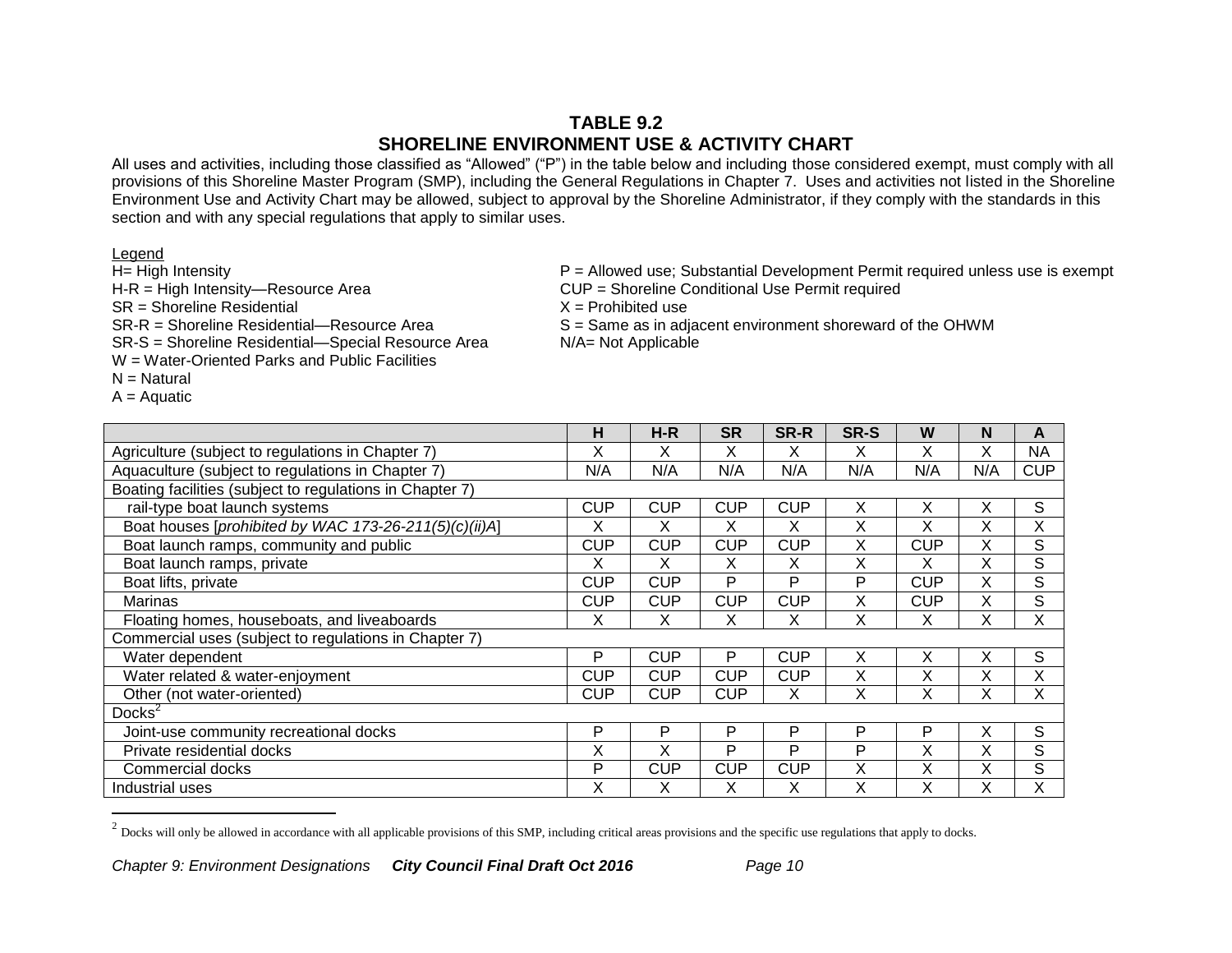|                                                                                          | H                       | $H-R$                   | <b>SR</b>               | SR-R                    | SR-S                    | W                       | N                       | A                       |
|------------------------------------------------------------------------------------------|-------------------------|-------------------------|-------------------------|-------------------------|-------------------------|-------------------------|-------------------------|-------------------------|
| Mining (subject to regulations in Chapter 7)                                             | <b>CUP</b>              | X                       | X                       | X                       | X                       | X                       | X                       | $\overline{X}$          |
| Parking-primary (subject to regulations in Chapter 6)                                    | Χ                       | $\overline{\mathsf{X}}$ | $\overline{\mathsf{x}}$ | $\overline{\mathsf{X}}$ | $\overline{X}$          | $\overline{\mathsf{x}}$ | $\overline{\mathsf{x}}$ | $\overline{X}$          |
| Parking-serving a permitted use other than a single-family                               | P                       | $\overline{P}$          | $\overline{P}$          | P                       | <b>CUP</b>              | P                       | X                       | X                       |
| residential use (subject to regulations in Chapter 6)                                    |                         |                         |                         |                         |                         |                         |                         |                         |
| Parking—serving a single-family residential use (subject to<br>regulations in Chapter 6) | P                       | P                       | P                       | P                       | P                       | P                       | $\overline{X}$          | $\mathsf{X}$            |
| Public access (subject to regulations in Chapter 6)                                      | P                       | P                       | $\overline{P}$          | $\overline{P}$          | <b>CUP</b>              | $\overline{P}$          | <b>CUP</b>              | $\overline{s}$          |
| Recreation (subject to regulations in Chapter 7)                                         |                         |                         |                         |                         |                         |                         |                         |                         |
| Water dependent                                                                          | P                       | P                       | P                       | P                       | <b>CUP</b>              | P                       | <b>CUP</b>              | <b>CUP</b>              |
| Water related                                                                            | $\overline{P}$          | CUP                     | $\overline{P}$          | <b>CUP</b>              | <b>CUP</b>              | $\overline{P}$          | <b>CUP</b>              | <b>CUP</b>              |
| Water enjoyment                                                                          | $\overline{P}$          | <b>CUP</b>              | $\overline{P}$          | <b>CUP</b>              | <b>CUP</b>              | $\overline{P}$          | <b>CUP</b>              | <b>CUP</b>              |
| Golf courses                                                                             | $\overline{\mathsf{x}}$ | X                       | $\overline{X}$          | X                       | X                       | X                       | X                       | X                       |
| Other (not water-oriented)                                                               | $\overline{P}$          | <b>CUP</b>              | <b>CUP</b>              | <b>CUP</b>              | $\overline{\mathsf{X}}$ | $\overline{\mathsf{X}}$ | $\overline{\mathsf{x}}$ | $\overline{\mathsf{X}}$ |
| Residential uses (subject to regulations in Chapter 7)                                   | $\overline{P}$          | P                       | P                       | P                       | $\overline{P}$          | $\overline{\mathsf{x}}$ | $\overline{\mathsf{x}}$ | $\overline{\mathsf{x}}$ |
| Residential subdivision (subject to regulations in Chapter 6)                            | $\overline{P}$          | <b>CUP</b>              | $\overline{P}$          | P                       | P                       | $\overline{X}$          | X                       | $\mathsf X$             |
| Retaining walls for purposes other than shoreline stabilization                          | $\overline{\mathsf{x}}$ | $\overline{X}$          | $\overline{P}$          | $\overline{P}$          | $\overline{\mathsf{P}}$ | $\overline{X}$          | $\overline{\mathsf{x}}$ | $\overline{\mathsf{x}}$ |
| (subject to regulations in Chapter 6)                                                    |                         |                         |                         |                         |                         |                         |                         |                         |
| Shoreline modifications (subject to regulations in Chapter 8)                            |                         |                         |                         |                         |                         |                         |                         |                         |
| Dredging                                                                                 | <b>CUP</b>              | X                       | <b>CUP</b>              | X                       | X                       | <b>CUP</b>              | X                       | <b>CUP</b>              |
| Dredge material disposal                                                                 | <b>CUP</b>              | <b>CUP</b>              | <b>CUP</b>              | <b>CUP</b>              | <b>CUP</b>              | <b>CUP</b>              | <b>CUP</b>              | <b>CUP</b>              |
| Filling                                                                                  | P                       | <b>CUP</b>              | P                       | <b>CUP</b>              | <b>CUP</b>              | <b>CUP</b>              | <b>CUP</b>              | <b>CUP</b>              |
| Shoreline stabilization                                                                  |                         |                         |                         |                         |                         |                         |                         |                         |
| Structural stabilization, other than bulkheads <sup>3</sup>                              | P                       | <b>CUP</b>              | P                       | <b>CUP</b>              | <b>CUP</b>              | P                       | X                       | $\overline{X}$          |
| Bulkheads <sup>4</sup>                                                                   | <b>CUP</b>              | <b>CUP</b>              | <b>CUP</b>              | <b>CUP</b>              | <b>CUP</b>              | <b>CUP</b>              | <b>CUP</b>              | <b>CUP</b>              |
| Vegetative stabilization                                                                 | P                       | <b>CUP</b>              | P                       | P                       | <b>CUP</b>              | P                       | CUP <sup>5</sup>        | <b>CUP</b>              |
| Flood protection facilities                                                              | $\overline{X}$          | X                       | $\overline{\mathsf{x}}$ | $\overline{X}$          | X                       | $\overline{X}$          | X                       | X                       |
| Signs (subject to regulations in Chapter 6)                                              |                         |                         |                         |                         |                         |                         |                         |                         |
| Highway and public information                                                           | P                       | P                       | P                       | P                       | P                       | P                       | P                       | P                       |
| Off-premises outdoor advertising, and temporary                                          | $\overline{\mathsf{x}}$ | $\overline{\mathsf{x}}$ | $\overline{\mathsf{x}}$ | $\overline{\mathsf{x}}$ | $\overline{\mathsf{x}}$ | $\overline{\mathsf{x}}$ | $\overline{\mathsf{x}}$ | $\overline{X}$          |
| On premises                                                                              | $\overline{P}$          | $\overline{P}$          | $\overline{P}$          | P                       | <b>CUP</b>              | P                       | X                       | X                       |
| Solid waste disposal                                                                     | $\overline{\mathsf{x}}$ | $\overline{\mathsf{x}}$ | $\overline{X}$          | $\overline{\mathsf{x}}$ | $\overline{X}$          | $\overline{\mathsf{X}}$ | $\overline{\mathsf{x}}$ | $\overline{\mathsf{x}}$ |

 $\frac{3}{3}$  Structural shoreline stabilization will only be allowed in accordance with all applicable provisions of this SMP, including, in the case on non-water-dependent uses, the requirement to demonstrate through a geotechnical report the need to protect the use.

<sup>&</sup>lt;sup>4</sup> Bulkheads may be allowed with a Shoreline Conditional Use Permit where the need has been documented by a geotechnical analysis. See Bulkhead regulations in Chapter 8. While existing singlefamily residences are exempt from the requirement to obtain a Shoreline Substantial Development Permit in order to construct a normal protective bulkhead, they must comply with all provisions of this SMP.

 $<sup>5</sup>$  On sites previously disturbed, when accompanied by a habitat restoration and mitigation management plan.</sup>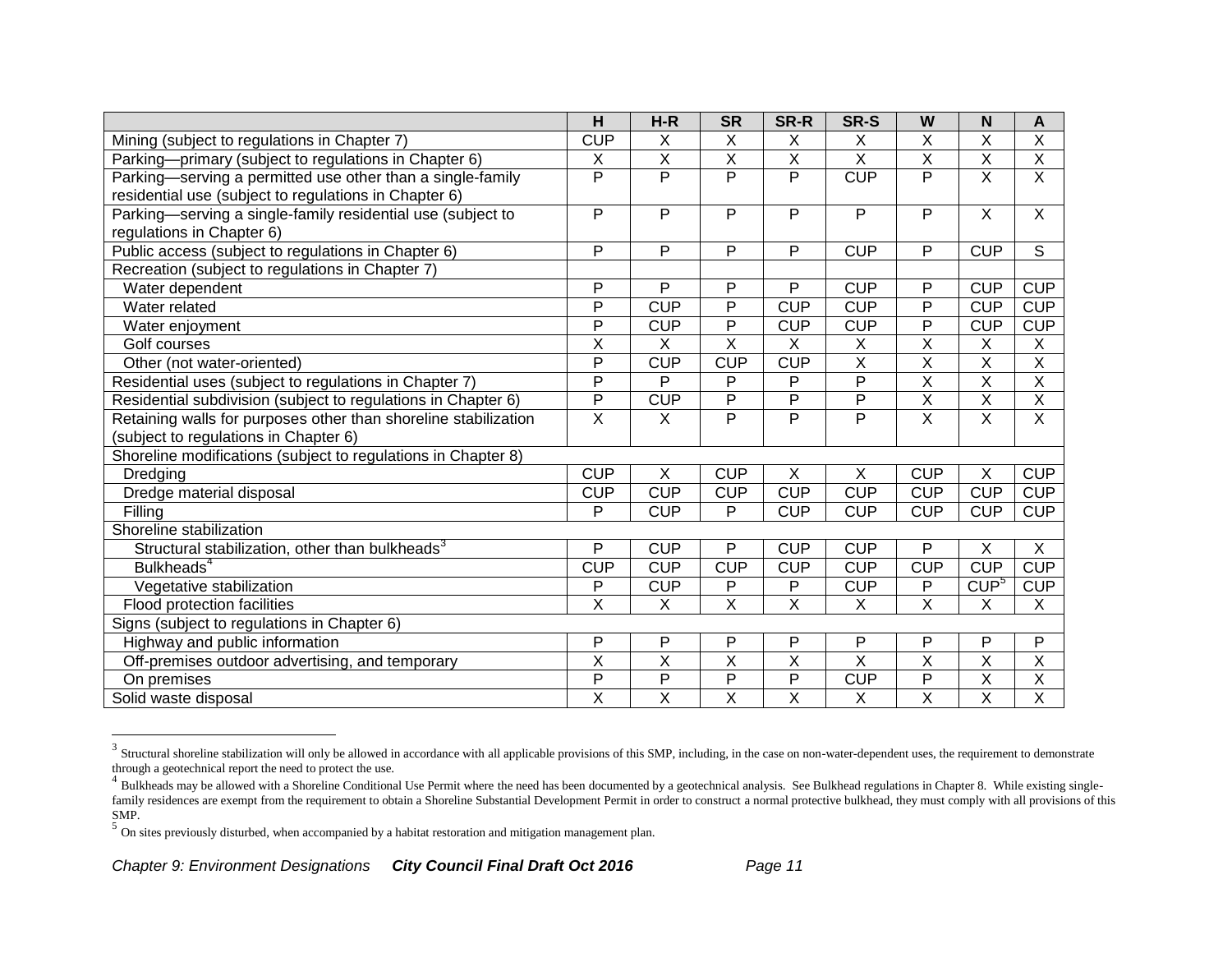|                                                                                                                               |            | H-R | <b>SR</b>  | <b>SR-R</b> | SR-S       | W          | N          |            |
|-------------------------------------------------------------------------------------------------------------------------------|------------|-----|------------|-------------|------------|------------|------------|------------|
| Stormwater management facilities (primary) <sup>t</sup>                                                                       | <b>CUP</b> | CUP | <b>CUP</b> | CUP         | <b>CUP</b> | <b>CUP</b> |            |            |
| Transportation facilities (subject to regulations in Chapter 7)                                                               | ם          | CUP |            | CUP         | <b>CUP</b> | <b>CUP</b> | <b>CUP</b> | <b>CUP</b> |
| Utilities (primary; not associated with a use allowed under the provisions of this SMP) (subject to regulations in Chapter 7) |            |     |            |             |            |            |            |            |
| Water-oriented                                                                                                                | ם          | CUP | <b>CUP</b> | CUP         |            | <b>CUP</b> |            | <b>CUP</b> |
| Non-water-oriented                                                                                                            | <b>CUP</b> |     | <b>CUP</b> | v           |            | <b>CUP</b> |            | <b>CUP</b> |

 6 See "Environmental Impacts and Water Quality" in Chapter 6 for policies and regulations related to stormwater management.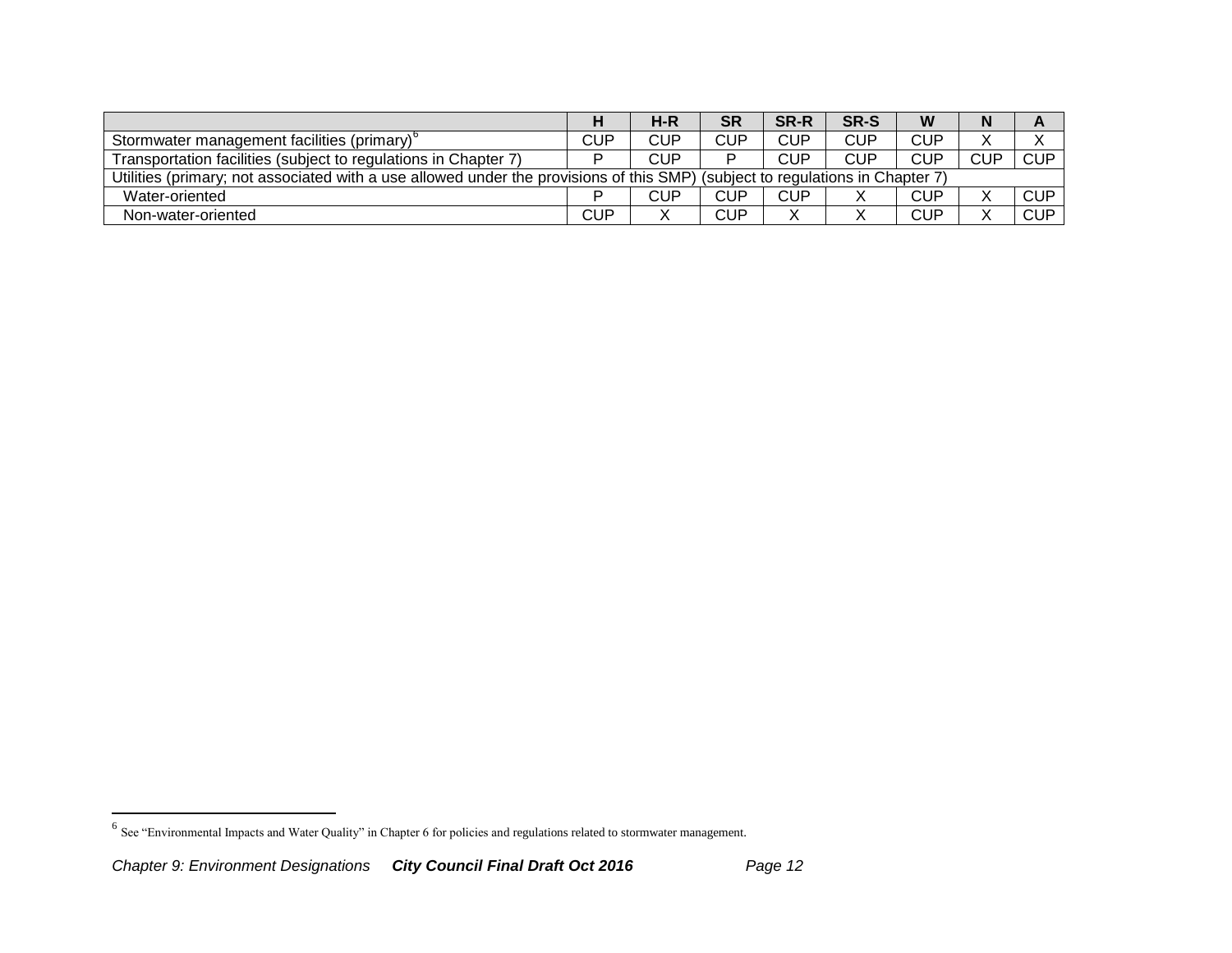# **TABLE 9.3 SHORELINE ENVIRONMENT REQUIREMENTS: DEVELOPMENT STANDARDS AND SPECIFIC SHORELINE DEVELOPMENT REGULATIONS**

All uses and activities, including those considered exempt, must comply with all provisions of this Shoreline Master Program (SMP), including the General Regulations in Chapter 7. Uses and activities not listed in the Shoreline Environment Requirements Chart may be allowed, subject to approval by the Shoreline Administrator, if they comply with the standards in this section and with any special regulations that apply to similar uses.

Shoreline buffers are in feet, from the Ordinary High Water Mark (OHWM). All uses with 0' buffer must comply with all provisions of this Shoreline Master Program, including any development standards specific to the use. Other regulations, such as wetland buffers, may require a larger buffer than is noted in this table

Where height limits are different from those specified in the Moses Lake Municipal Code, the more stringent requirement (i.e., the lower height limit) shall apply. Height is measured from the average finished grade around the structure to the highest point of the structure.

#### Legend

 $\overline{a}$ 

H= High Intensity H-R = High Intensity—Resource Area W = Water-Oriented Parks and Public Facilities  $SR =$ Shoreline Residential  $N =$ Natural SR-R = Shoreline Residential—Resource Area  $A = A$ quatic<br>SR-S = Shoreline Residential—Special Resource Area  $N/A = Not$  Applicable SR-S = Shoreline Residential—Special Resource Area

|                                                                                                             | н         | $H-R$     | <b>SR</b>    | <b>SR-R</b>           | SR-S      | W         | N         | A                     |
|-------------------------------------------------------------------------------------------------------------|-----------|-----------|--------------|-----------------------|-----------|-----------|-----------|-----------------------|
| Agriculture                                                                                                 | <b>NA</b> | <b>NA</b> | <b>NA</b>    | <b>NA</b>             | ΝA        | ΝA        | <b>NA</b> | <b>NA</b>             |
| Aquaculture                                                                                                 |           |           |              |                       |           |           |           |                       |
| Water-dependent structure and facility buffer                                                               |           |           |              | $\mathbf{0}^{\prime}$ |           | <b>NA</b> | <b>NA</b> | $\mathbf{0}^{\prime}$ |
| Water-related structure and facility buffer                                                                 | 25'       | 50        | $25^{\circ}$ | $50^{\circ}$          | 150'      | ΝA        | <b>NA</b> | <b>NA</b>             |
| Height limit                                                                                                | 35'       | 25'       | 35'          | 25'                   | 15'       | ΝA        | <b>NA</b> | 10'                   |
| Boating facilities (boat lifts, boat launch ramps, and marinas [whether commercial, private, or municipal]) |           |           |              |                       |           |           |           |                       |
| Water-dependent buffer                                                                                      |           |           |              | $\mathbf{0}^{\prime}$ |           |           | <b>NA</b> | $\mathbf{0}^{\prime}$ |
| <b>Height limits</b>                                                                                        |           |           |              |                       |           |           |           |                       |
| Over-water structures                                                                                       | ΝA        | <b>NA</b> | ΝA           | ΝA                    | <b>NA</b> | NA        | <b>NA</b> | 15'                   |
| 0-100 feet from OHWM                                                                                        | 35'       | 25'       | 25'          | $25^{\circ}$          | ΝA        | 15'       | <b>NA</b> | <b>NA</b>             |
| >100 feet from OHWM                                                                                         | 35'       | 35'       | 35'          | 35'                   | ΝA        | 35'       | <b>NA</b> | <b>NA</b>             |

 $<sup>7</sup>$  New agricultural uses are prohibited in areas of shoreline jurisdiction</sup>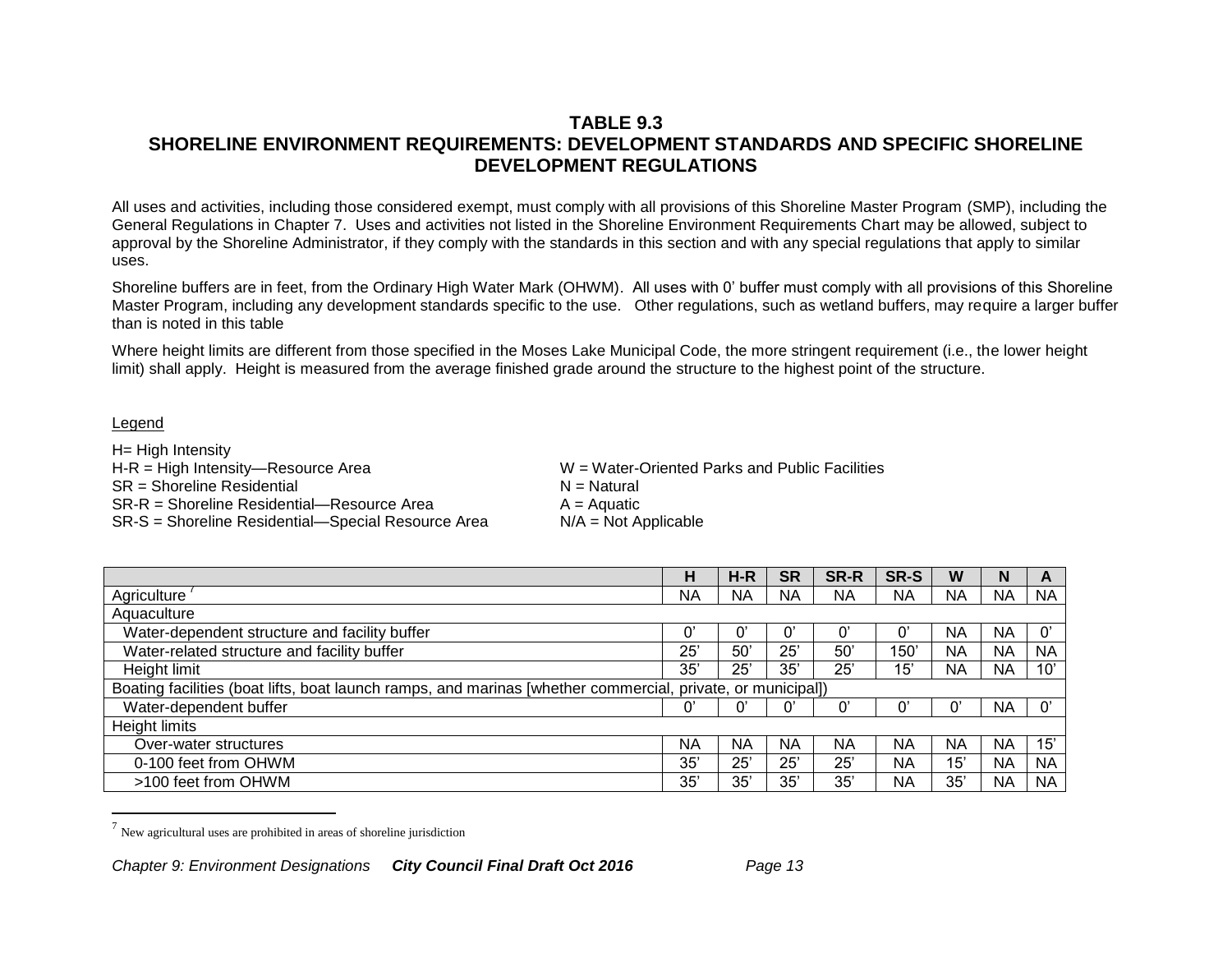|                                                                         | H               | $H-R$                 | <b>SR</b>             | SR-R            | SR-S            | W               | N               | A         |
|-------------------------------------------------------------------------|-----------------|-----------------------|-----------------------|-----------------|-----------------|-----------------|-----------------|-----------|
| Commercial development-water dependent                                  |                 |                       |                       |                 |                 |                 |                 |           |
| Water-dependent buffer                                                  | 0'              | $\mathbf{0}^{\prime}$ | $\mathbf{0}^{\prime}$ | 0'              | <b>NA</b>       | NA              | <b>NA</b>       | <b>NA</b> |
| Water-related and water-enjoyment buffer                                | 50'             | $50^{\circ}$          | $\overline{50}$       | 50'             | <b>NA</b>       | <b>NA</b>       | <b>NA</b>       | <b>NA</b> |
| Non-water-oriented buffer                                               | $\overline{50}$ | 150'                  | $\overline{75}$       | $150^\circ$     | <b>NA</b>       | <b>NA</b>       | <b>NA</b>       | <b>NA</b> |
| <b>Building height limit</b>                                            | 35'             | 35'                   | 35'                   | 35'             | <b>NA</b>       | <b>NA</b>       | <b>NA</b>       | <b>NA</b> |
| Docks: Dimensional standards are found in the Docks section of Ch. 7    |                 |                       |                       |                 |                 |                 |                 |           |
| Industrial development (prohibited in shoreline jurisdiction)           | <b>NA</b>       | <b>NA</b>             | <b>NA</b>             | <b>NA</b>       | <b>NA</b>       | <b>NA</b>       | <b>NA</b>       | <b>NA</b> |
| Mining and related facilities buffer                                    | 100'            | <b>NA</b>             | <b>NA</b>             | <b>NA</b>       | <b>NA</b>       | <b>NA</b>       | <b>NA</b>       | <b>NA</b> |
| Parking-primary (prohibited in shoreline jurisdiction)                  | <b>NA</b>       | <b>NA</b>             | <b>NA</b>             | <b>NA</b>       | <b>NA</b>       | <b>NA</b>       | <b>NA</b>       | <b>NA</b> |
| Parking-serving a permitted use <sup>8</sup>                            | 50'             | 75'                   | $\overline{75}$       | 100'            | 125'            | 150'            | 150             | <b>NA</b> |
| Recreation                                                              |                 |                       |                       |                 |                 |                 |                 |           |
| <b>Buffers</b>                                                          |                 |                       |                       |                 |                 |                 |                 |           |
| Non-water-oriented uses                                                 | 100'            | 150'                  | 100'                  | 150'            | <b>NA</b>       | 150'            | <b>NA</b>       | <b>NA</b> |
| Water-oriented uses                                                     | 35'             | 35'                   | 35'                   | 35'             | <b>NA</b>       | 35'             | <b>NA</b>       | <b>NA</b> |
| Water-dependent uses                                                    | $\overline{0}$  | $\overline{0}$        | $\overline{0}$        | $\overline{0}$  | $\overline{0'}$ | $0^{\prime}$    | 0'              | 0'        |
| play fields, and other intensive use areas                              | 100'            | 150                   | 100'                  | 150'            | <b>NA</b>       | 100'            | <b>NA</b>       | <b>NA</b> |
| Recreational paths and trails (non-motorized)                           | 10'             | 10'                   | 10'                   | $\overline{25}$ | $\overline{25}$ | $\overline{10}$ | $\overline{25}$ | <b>NA</b> |
| Height limit                                                            | 35'             | 15'                   | 25'                   | 15'             | $\overline{15}$ | 15'             | <b>NA</b>       | 15'       |
| Maximum site coverage (percent) <sup>9</sup>                            | 40              | 20                    | 40                    | 20              | 10              | 20              | 10              | <b>NA</b> |
| Residential uses <sup>10</sup>                                          |                 |                       |                       |                 |                 |                 |                 |           |
| Buffer-all dwelling units, and non-water-dependent accessory structures | 25'             | 25'                   | 25'                   | 25'             | 150'            | <b>NA</b>       | <b>NA</b>       | <b>NA</b> |
|                                                                         |                 |                       |                       | 50'             |                 |                 |                 |           |
|                                                                         |                 |                       |                       | or              |                 |                 |                 |           |
|                                                                         |                 |                       |                       | $100^{,11}$     |                 |                 |                 |           |
| Height limit                                                            | 35'             | 35'                   | 35'                   | 35'             | 25'             | <b>NA</b>       | <b>NA</b>       | <b>NA</b> |
| Maximum site coverage $\overline{(percent)}^{12}$                       | 60              | 50                    | 50                    | 50              | 25              | <b>NA</b>       | <b>NA</b>       | <b>NA</b> |
| Maximum density (dwelling units per acre)                               | 15              | 10                    | 10                    | 6               | $\overline{4}$  | <b>NA</b>       | <b>NA</b>       | <b>NA</b> |
| Retaining walls for purposes other than shoreline stabilization-setback | <b>NA</b>       | <b>NA</b>             | 20'                   | $\overline{30}$ | 100'            | <b>NA</b>       | <b>NA</b>       | <b>NA</b> |
| (subject to regulations in Chapter 6)                                   |                 |                       |                       |                 |                 |                 |                 |           |
|                                                                         |                 |                       |                       |                 |                 |                 |                 |           |

<sup>&</sup>lt;sup>8</sup> Parking facilities shall be set back landward of the principal building being served a minimum of twenty-five feet or the required building setback, whichever is greater (see Chapter 6, General Policies and Regulations) 9 Includes all impervious surfaces

<sup>12</sup> Includes all impervious surfaces

<sup>&</sup>lt;sup>10</sup> Common line setback may be allowed where the majority of existing development in an area does not meet the established setback standards, as provided in the Residential Use regulations in Chapter

<sup>7.</sup> Other provisions may also apply; see Chapter 7. <sup>11</sup> See Environment Designation map for buffer width at the specific location.